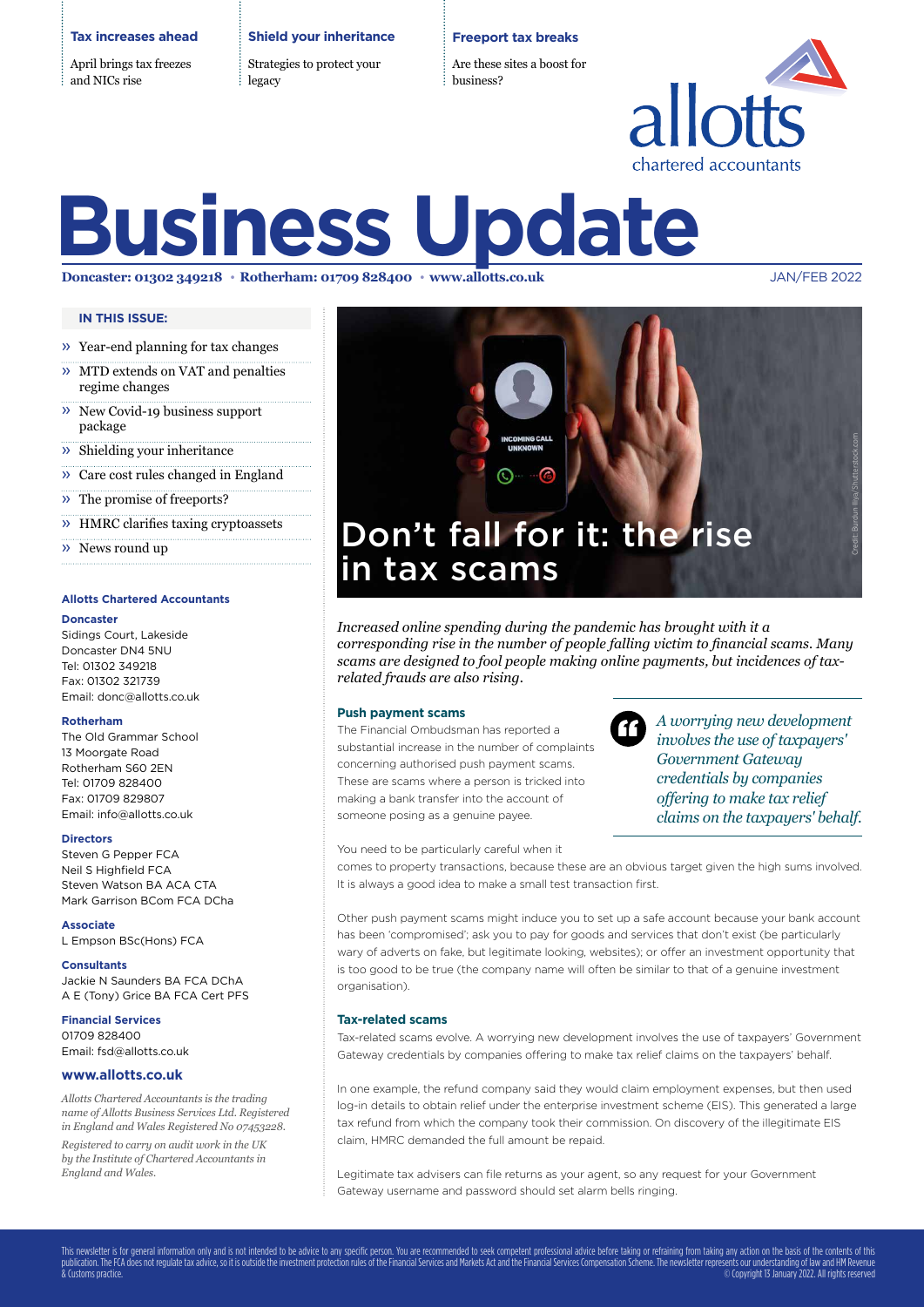# Year-end planning for tax changes

*The new tax year, which starts on 6 April 2022, sees the start of the 1.25% rise in national insurance contribution (NIC) rates and income tax on dividends. It will apply to all earnings over £9,880 a year from employment or self-employment, and to dividend income above the £2,000 annual dividend allowance.* 

The end of a tax year is generally a good time to consider any measures to reduce your tax and these forthcoming increases add to the potential benefits of year-end tax planning. If you have control over the timing of your income, you should be in a good position. If you are likely to pay tax at a lower rate this year than next, you could try to bring forward income by ensuring a bonus or dividend is paid before 6 April 2022. You could likewise

bring forward income to avoid the 1.25% NIC or dividend tax increase. If you are in the opposite situation, you could similarly delay income.



Couples who are married or in a civil partnership may be able to reorganise their financial affairs between them to ensure both can use their personal tax allowances plus tax-free dividend and savings limits, and avoid



### *Making tax digital (MTD) – the requirement for digital VAT returns and record keeping – will be extended to businesses below the VAT registration threshold from 1 April 2022.*

About 11 million businesses with taxable turnover below the £85,000 VAT registration threshold are voluntarily registered, generally to enable them to reclaim VAT on expenditure. Businesses with taxable turnover above £85,000 have had to comply with the MTD rules since April 2019.

From their first VAT period starting after 31 March 2022, voluntarily registered businesses and landlords will have to use third-party software to submit VAT returns directly to HMRC's MTD system using digital links. An important benefit – for businesses and HMRC – is that digital record keeping reduces the scope for errors. Businesses that cannot go digital can apply to continue using non-digital means to submit VAT returns.

### **Penalty regime changes**

The introduction of a new penalty regime for VAT late returns and payments, which was due to start in April 2022, has been postponed to January 2023. At present a default surcharge of between 2% and 15% is charged regardless of how late the payment or return is. From the first VAT period starting after 31 December

2022, there will be separate penalties for late returns and late payments. The late returns penalties will be points based. A fixed penalty of £200 will be charged only after a business has reached the points threshold. The new late payment penalties will be proportionate to the amount of tax owed and how late the payment is. Late payments will also incur interest.

The same penalty regime will apply to income tax self-assessment taxpayers with business or property income over £10,000 a year, who will have to submit digital quarterly updates through MTD from the 2024/25 tax year, and to all other self-assessment taxpayers from 2025/26.

### **Basis period due to end**

Another change for self-employed individuals and partners is the forthcoming abolition of the basis period rules. A business's profit or loss for a tax year is currently the profit or loss for the year up to the business's accounting date in the tax year. From 2024/25 they will be taxed on the profit or loss arising in the tax year itself, regardless of the accounting date, with transitional arrangements in 2023/24.

or minimise the amount of income taxed at the highest rates. A person who is in business may be able to transfer income to a spouse or partner by employing them on a salary, or taking them into partnership and sharing income. If you employ your spouse or civil partner you could also make a contribution to their pension scheme.

Company directors who are also shareholders may wonder whether the 1.25% NIC and dividend tax increase makes a difference to the question of whether to withdraw income as a bonus or a dividend. The 1.25% rise also applies to employer's NICs, which will go up from 13.8% to 15.05% – a double hit for director/ shareholders. This adds to the advantage of paying dividends instead of bonuses, provided you are not caught by the personal service company rules.

# New Covid-19 business support package

*A new support package has been announced to assist businesses impacted by the Covid-19 Omicron variant.*

Around 200,000 businesses in the hospitality and leisure sectors in England, such as restaurants, hotels and pubs, are eligible for one-off grants of up to £6,000 on a perproperty basis. Businesses must be solvent to qualify. The amount of grant is dependent on the property's rateable value. The scheme will close for applications on 28 February, with payments made by 31 March at the latest. Grants may be paid automatically, but check your local authority website in case you need to register to apply.

#### **UK-wide funding available**

Extra funding has been made available to the devolved administrations so they can provide similar support.

### **Further resources**

English local authorities have received £100 million of discretionary funding to support other businesses, such as those who supply the hospitality and leisure sectors. Additional funding is available to support theatres museums and orchestras.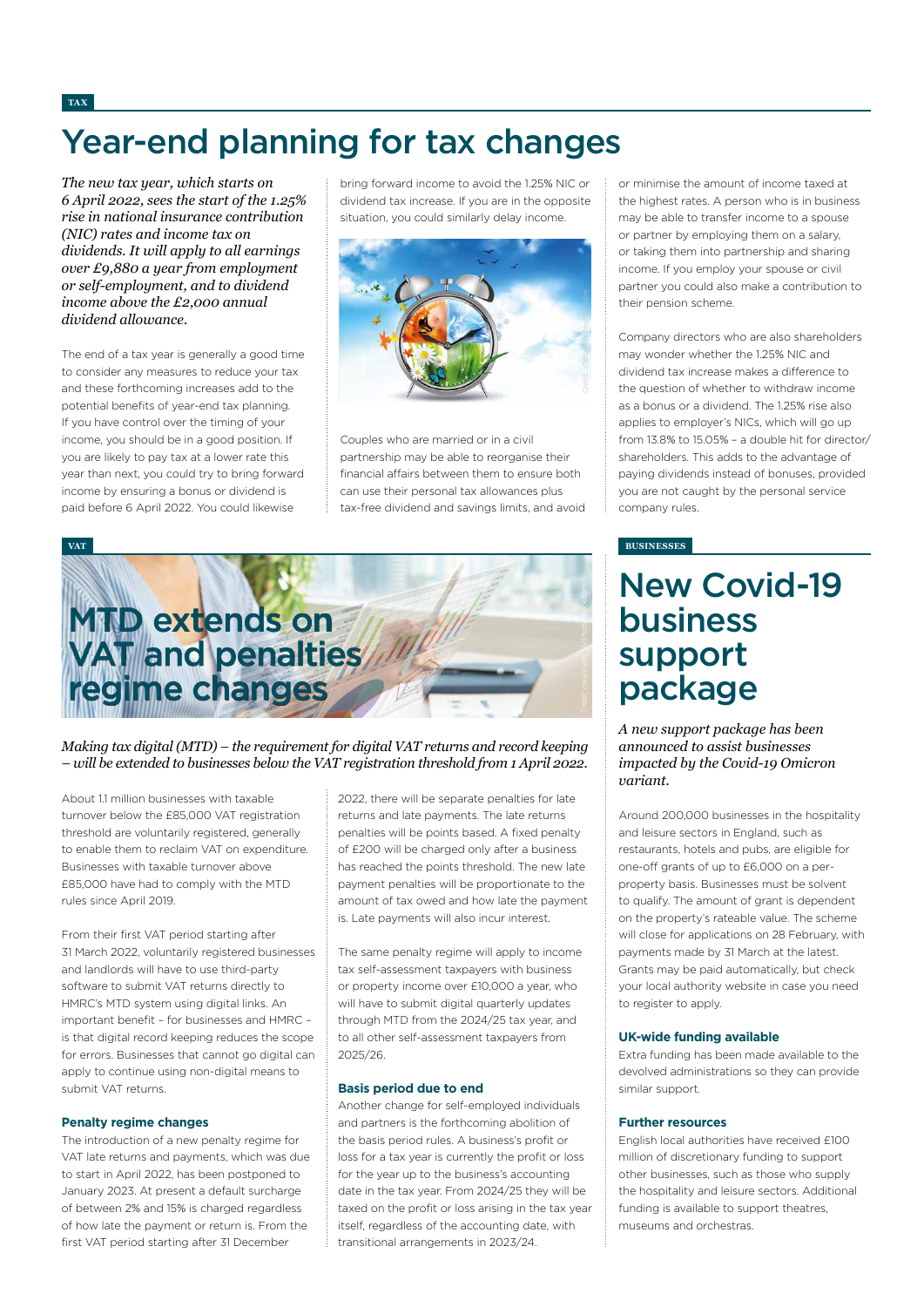# Shielding your inheritance

*The government has now ruled out substantial reform of inheritance tax (IHT). The nil rate band is frozen at £325,000 until 5 April 2026 – the level it has been since 6 April 2009. The residence nil rate band is also stuck at £175,000 until April 2026. So what measures can you take to ensure your legacy will pass on as you wish?*

IHT changes were rumoured for some time. A report from the Office of Tax Simplification (OTS) in July 2019 made several recommendations to reform the structure of IHT, in particular on the taxation of lifetime gifts and on exemptions for businesses. But in a delayed response on 30 November 2021, the Treasury announced that the government would not proceed with any major changes.

One OTS proposal has resulted in simplified reporting requirements for a larger proportion of low value and exempt estates, where no IHT is due. For deaths after 31 December 2021, the limits on assets held in trust, and on specified chargeable transfers in the seven years before death, below which full IHT accounts do not have to be delivered to HMRC, increased from £150,000 to £250,000. The changes will reduce the reporting requirements for 90% of non-taxpaying estates requiring probate or, in Scotland, confirmation.

Although 94% of estates pay no IHT, the amount the government raises from it is growing. This is partly because of the freezing of the nil rate bands, but also because of increasing property valuations and a higher volume of wealth transfers during the Covid-19 pandemic. The Treasury's response revealed that IHT is forecast to raise £6 billion in 2021/22, up from £5.4 billion in 2020/21.

### **Reduced exposure**

There are nevertheless ways you can mitigate your liability to IHT that need not involve any complex arrangements. Writing a will and reviewing it regularly not only enables you to optimise use of the IHT exemptions but also to ensure your beneficiaries benefit from your estate as you intend.

Complex family structures and changing personal relationships make this particularly important. For example, many people don't know that partners who cohabit without marrying or entering into a civil partnership do not automatically benefit from the other's estate under the intestacy rules, nor do stepchildren. And if you marry after making your will, it is automatically revoked and you will need to make a new one.

Another way of reducing tax on your estate is to make lifetime gifts. The accountancy firm UHY Hacker Young says that taxpayers saved £30 million in IHT last year through the £3,000 annual IHT gift exemption and the separate small gifts exemption, which allows people to make gifts of £250 a year to an unlimited number of individuals.



*For deaths after 31 December 2021, the limits on assets held in trust, below which full IHT accounts do not have to be delivered to HMRC, increased to £250,000.*

<sup>C</sup>redit: <sup>M</sup>onke<sup>y</sup> <sup>B</sup>usines<sup>s</sup> <sup>I</sup>mage<sup>s</sup>/Shutterstock.co<sup>m</sup>

### **Managing retirement costs**

Taking measures to reduce exposure to IHT may not be enough. Research by the investment managers Fidelity International has found that 40% of people are delaying their retirement, spending less, or downsizing their property so that they can afford to pass on an inheritance. However, many of them have not made any financial plans about the best way to fund an inheritance, or indeed for meeting unexpected costs such as long-term care. Taking good advice at all stages in life is important to help you meet your goals.

### **TAX HEALTHCARE**



## Care cost rules changed in England

*A cap of £86,000 on the amount anyone in England has to spend on personal care costs over their lifetime will be introduced in October 2023. However, new details on how the cap will operate have attracted criticism.* 

The government has said that support payments from local councils will not count towards the cap, just the amount that someone contributes themselves towards their personal care, that is, help with such things as washing, dressing and eating.

### **Self-funders**

People with assets of over £100,000 will not be eligible for financial support from their local authority. If self-funders have eligible needs, the local authority must provide an independent personal budget (IPB). The IPB will be used to calculate the amount that will count towards the cap. Self-funders will reach the cap quite quickly.

### **Other people**

People with assets of between £20,000 and £100,000 will be means tested for financial support to determine what they can afford to pay from income plus a means-tested 'tariff' contribution from assets. People with assets below £20,000 will no longer have to contribute from their assets, only from their income.

However, everyone will still remain responsible for their daily living costs – such as food, utility bills and accommodation – whether in a care home or living at home. The initial value of these is set at £200 a week. Also, any top up payments, for example for a premium room, will not count towards the cap.